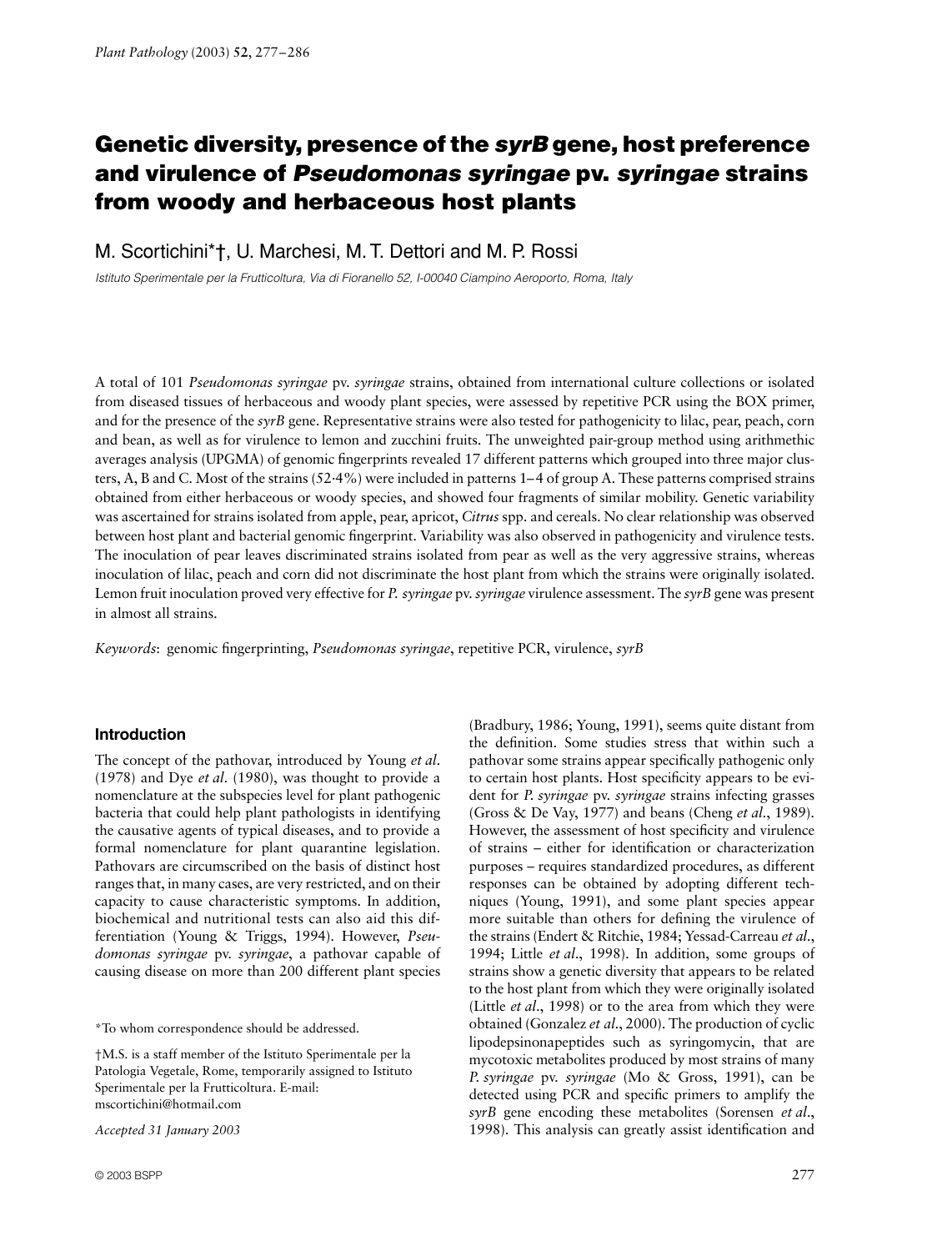characterization, as the toxins are considered the main virulence factor of *P. syringae* pv. *syringae* (Mo & Gross, 1991). Consequently, a combination of techniques enable the study of the genetic relatedness between strains and reveal host specificity and virulence, as well as ability to produce toxic compounds. The objectives of this study were to investigate the genetic relatedness of *P. syringae* pv. *syringae* strains isolated from woody and herbaceous plant species using repetitive PCR (Louws *et al*., 1994) and unweighted pair-group method using arithmethic averages analysis (UPGMA) cluster analysis, and to determine whether host preference exists among these strains. Finally, virulence and the possible presence of the *syrB* gene were also assessed.

## **Materials and methods**

#### **Bacterial strains**

The *P. syringae* pv. *syringae* strains used in this study are listed in Table 1. The strains obtained from international culture collections or bacterial plant disease laboratories were revived from lyophilized ampoules and subsequently routinely cultured on nutrient agar (NA; Oxoid, Basingstoke, UK) at 25–27°C.

# **Isolation of** *P. syringae* **pv***. syringae* **from diseased plants**

From 1996 to 2000, samples of plant tissues presumably infected by *P. syringae* pv. *syringae*, received from different areas of cultivation in Italy, were collected. Samples were obtained from apple, pear, hawthorn, apricot, orange, lemon, lilac, kiwifruit, olive, chestnut, hazelnut, magnolia, bean, pepper and cauliflower (Table 1). Small pieces of tissue taken from the margins of lesions were crushed in sterile saline (SS: 0·85% NaCl in distilled water). Serial tenfold dilutions were also prepared. Aliquots of 0·1 mL were spread on medium B (King *et al*., 1954). The plates were incubated for 2–3 days at 25–27°C, and fluorescent colonies were purified on NA and assayed by LOPAT tests (Lelliott *et al*., 1966). With the isolates belonging to LOPAT group IA, the biochemical confirmation tests for *P. syringae* pv. *syringae* proposed by Young (1991) were performed by following the methods described by Lelliott & Stead (1987). Subsequently, representative strains were tested for pathogenicity and virulence, presence of the *syrB* gene and genomic fingerprinting using the BOX primer (Louws *et al*., 1994).

#### **DNA preparation and repetitive PCR**

For total genomic DNA preparation, the technique of Smith *et al*. (1995) was used. A single colony of each strain grown for 48 h on NA was suspended in SS and centrifuged at 12 000 *g* for 2 min. After discarding the supernatant, the pellet was suspended in SS at an optical density corresponding to  $1-2 \times 10^8$  cfu mL<sup>-1</sup>. The suspension was heated in boiling water for 10 min, then stored at −20°C. The repetitive PCR (rep-PCR) method used was that of Louws *et al*. (1994). The BOX primer was synthesized by Eurogentec (Seraing, Belgium). Amplification was performed in an MJ Research (Watertown, MS, USA) PTC programmable thermal controller in 25  $\mu$ L reaction volumes containing  $200 \mu m$  deoxynucleoside triphosphate, 2 mm MgCl<sub>2</sub>, primers at 60 pmol, 1.0 U Taq polymerase and  $4 \mu L$  template DNA preparation. The PCR mixture was overlaid with 25 µL mineral oil. Thermal cycling was carried out as described by Louws *et al*. (1994): an initial denaturation cycle at 95°C for 7 min, 30 cycles of denaturation at 94°C for 1 min, annealing at 52°C for 1 min, extension cycle at 65°C for 8 min, a single final extension cycle at 65°C for 16 min, and final soak at 4°C. The PCR amplifications were performed in duplicate. PCR products were separated by gel electrophoresis on 1·5% agarose (Seakem LE, Rockland, ME, USA) in  $1 \times$  TAE buffer, at 5 V cm<sup>-1</sup> over 5 h, stained with ethidium bromide, visualized under a UV transilluminator Spectroline (Spectronic Corporation, Westburg, NY, USA) and photographed with a Polaroid film type 55.

#### **Data analysis**

Banding patterns obtained after PCR were normalized using gelcompar II version 1·01 (Applied Maths, Kortrik, Belgium) and compared using Dice's coefficients (Dice, 1945)  $S_p$ :  $S_p = [2A/(B+C)]$ , where *A* is the number of fragments common to both patterns, *B* is the number of fragments in one pattern, and *C* is the number of fragments present in the other pattern. Cluster analysis was performed according to the unweighted pair-group-average method (UPGMA) using NTSYS software PC-version 1.80 (Exeter Software, New York, NY, USA) (Rohlf, 1993). Phenograms were constructed with the tree display option (TREE). A cophenetic value matrix was calculated using the COPH option and compared with the original similarity matrix using the MXCOMP option to test the goodnessof-fit of the cluster analysis.

### **Detection of the** *syrB* **gene**

To detect the possible presence in the strains of the *syrB* gene coding for the production of cyclic lipodepsinonapeptides, we used the primers B1 (5'-CTTTCC-GTGGTCTTGATGAGG-3′) and B2 (5′-TCGATTTT-GCCGTGATGAGTC-3′), amplifying a 752 bp band, and the PCR amplification procedure described by Sorensen *et al*. (1998).

## **Plant inoculation**

To verify a possible host preference amongst the strains and to assess their virulence, artificial inoculations to different plant species were performed on the basis of previous studies aiming to characterize the pathogenic behaviour of *P. syringae* pv. *syringae* strains (Gross & De Vay, 1977; Endert & Ritchie, 1984; Cheng *et al*., 1989; Young, 1991; Yessad *et al*., 1992; Yessad-Carreau *et al*.,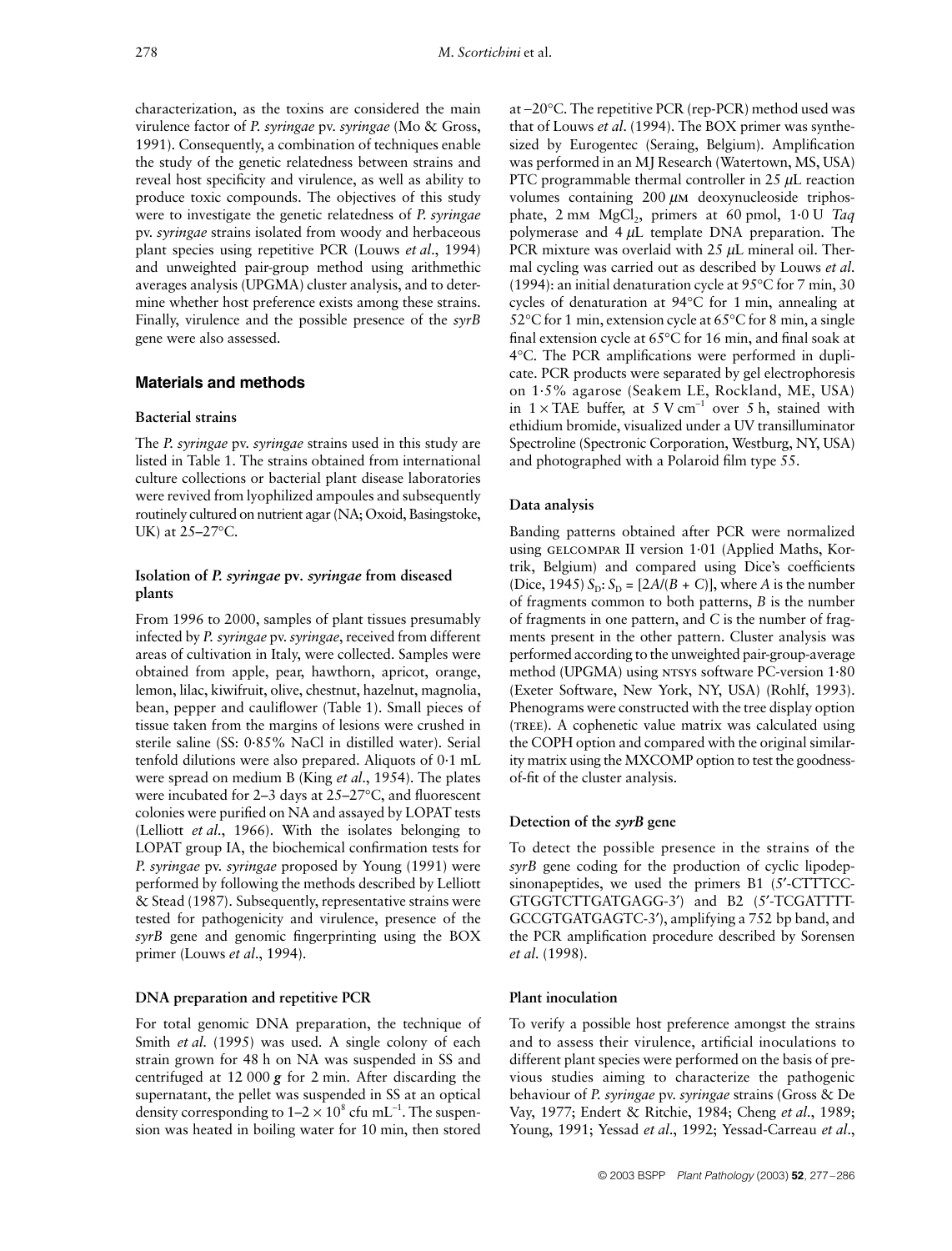Table 1 List of *Pseudomonas syringae* pv. *syringae* strains used in this study

| Strain of P. syringae pv. syringae                                                                                                                                             | Origin and year of isolation (if known)                                                                                                                                                                                                                                                                                                                                                                                                  |
|--------------------------------------------------------------------------------------------------------------------------------------------------------------------------------|------------------------------------------------------------------------------------------------------------------------------------------------------------------------------------------------------------------------------------------------------------------------------------------------------------------------------------------------------------------------------------------------------------------------------------------|
| Malus pumila                                                                                                                                                                   | ISF M1, ISF M2, ISF M3, ISF M4, ISF M5 (Italy-Latium, 1996)<br>ISF M6, ISF M7, ISF M8, ISF M9, ISF M10, ISF M11, ISF M12, ISF M13<br>(Italy-Piedmont, 1996)<br>PD 1176 (Netherlands, 1998)<br>NCPPB 2775 (France, 1964)                                                                                                                                                                                                                  |
| Pyrus communis                                                                                                                                                                 | NCPPB 3010 (Poland, 1972)<br>ISF P1, ISF P2, ISF P3, ISF P4, ISF P5 (Italy-Latium, 1996)<br>IVIA 93-3-4-K, IVIA 93-4-5N, IVIA 773-1 (Spain, 1993)<br>BPIC 692 (Greece, 1965), BPIC 1405 (Greece, 1989)                                                                                                                                                                                                                                   |
| Crataegus oxyacantha<br>Rosa communis<br>Prunus armeniaca                                                                                                                      | B-301 (UK)<br>ISF BS1, ISF BS2 (Italy-Piedmont, 1998)<br>PD 1113 (Netherlands, 1998)<br>ISF AL1, ISF AL2, ISF AL3, ISF AL4, ISF AL5, ISF AL6 (Italy-Veneto, 1996)<br>T-22-36, F 545 (France, 1992)<br>NCPPB 1092, NCPPB 1093 (New Zealand, 1951)<br>BPIC 989, BPIC 990 (Greece, 1992)<br>IVIA AVO 2 (Spain, 1992)                                                                                                                        |
| Prunus avium<br>Prunus persica<br>Citrus sinensis                                                                                                                              | P46 (Portugal, 1992)<br>NCPPB 2507 (Hungary, 1969)<br>NCPPB 1087 (Hungary, 1958)<br>B3A (USA-California)                                                                                                                                                                                                                                                                                                                                 |
| Citrus reticulata                                                                                                                                                              | 452/1, 452/2 (USA-California)<br>BPIC 987 (Greece, 1982)<br>SF AR1 (Italy-Latium, 1996)<br>BPIC 244 (Greece, 1963) BPIC 988 (Greece, 1982)                                                                                                                                                                                                                                                                                               |
| Citrus limon                                                                                                                                                                   | ISF MA1, ISF MA2 (Italy-Latium, 1996)<br>427/1, 427/2 (USA-California)                                                                                                                                                                                                                                                                                                                                                                   |
| Citrus medica<br>Syringa vulgaris                                                                                                                                              | ISF L1 (Italy-Latium, 1996)<br>BPIC 177 (Greece, 1967)<br>NCPPB 281 <sup>T</sup> (UK, 1950)<br>PD 346 (Netherlands, 1982)<br>SY12 (Japan)                                                                                                                                                                                                                                                                                                |
| Actinidia chinensis                                                                                                                                                            | ISF LL1 (Italy-Latium, 1999)<br>PD 2768, PD 2774 (USA-California, 1990)                                                                                                                                                                                                                                                                                                                                                                  |
| Olea europea<br>Castanea sativa<br>Corylus avellana<br>Persea americana<br>Laurus nobilis<br>Betula sp.<br>Magnolia grandiflora<br>Abelmoschus esculentus<br>Triticum aestivum | ISF AC1, ISF AC2 (Italy-Latium, 1997)<br>ISF O1 (Italy-Latium, 1998)<br>ISF CA1 (Italy-Latium, 1998)<br>ISF NOC1, ISF NOC2, ISF NOC3, ISF NOC4 (Italy-Latium, 2000)<br>NCPPB 191 (Israel, 1946)<br>NCPPB 3869 (Italy-Umbria, 1992)<br>NCPPB 1565 (New Zealand, 1954)<br>ISF MG1, ISF MG2 (Italy-Latium, 1998)<br>NCPPB 1676 (Kenya, 1965)<br>PD 2631, PD 2632, PD 2633 (Germany)<br>SD 202 (USA-South Dakota)<br>SD 246 (USA-California) |
| Hordeum vulgare                                                                                                                                                                | PSS 61 (USA-Delaware)<br>PD 2618 (USA)<br>475-A, 475-B (USA-California)                                                                                                                                                                                                                                                                                                                                                                  |
| Zea mays                                                                                                                                                                       | 384-4 (USA-California)<br>PS4A/1 (USA-Nebraska)                                                                                                                                                                                                                                                                                                                                                                                          |
| Sorghum vulgare<br>Panicum miliaceum<br>Setaria italica<br>Phaseolus vulgaris                                                                                                  | 392 (USA-California)<br>B 359 (Japan)<br>397-1 (USA-California)<br>Y 37 (USA)<br>ISF F1 (Italy-Latium, 1997)                                                                                                                                                                                                                                                                                                                             |
| Capsicum annuum                                                                                                                                                                | ISF PP1 (Italy-Latium, 1998)<br>ISF PP2 (Italy-Latium, 1999)                                                                                                                                                                                                                                                                                                                                                                             |
| Saccharum officinarum<br>Brassica oleracea<br>Beta vulgaris<br>Allium porrum                                                                                                   | SC1 (Japan)<br>ISF CAV1 (Italy-Latium, 1998)<br>366 (USA-California)<br>NCPPB 2694 (New Zealand, 1973)                                                                                                                                                                                                                                                                                                                                   |

NCPPB: National Collection Plant Pathogenic Bacteria, York, UK.

PD: Plant Protection Service, Wageningen, Netherlands.

BPIC: Benaki Phytopathological Institute, Kiphissia-Athens, Greece.

ISF: Istituto Sperimentale per la Frutticoltura, Roma, Italy.

IVIA: Instituto Valenciano de Investigaciones Agrarias, Moncada-Valencia, Spain.

<sup>T</sup>Type strain.

The strains from USA and Japan were isolated by Drs D. Gross and J. De Vay (University of California, Davis, USA) and were obtained via Professor N.S. Iacobellis (Università della Basilicata, Potenza, Italy).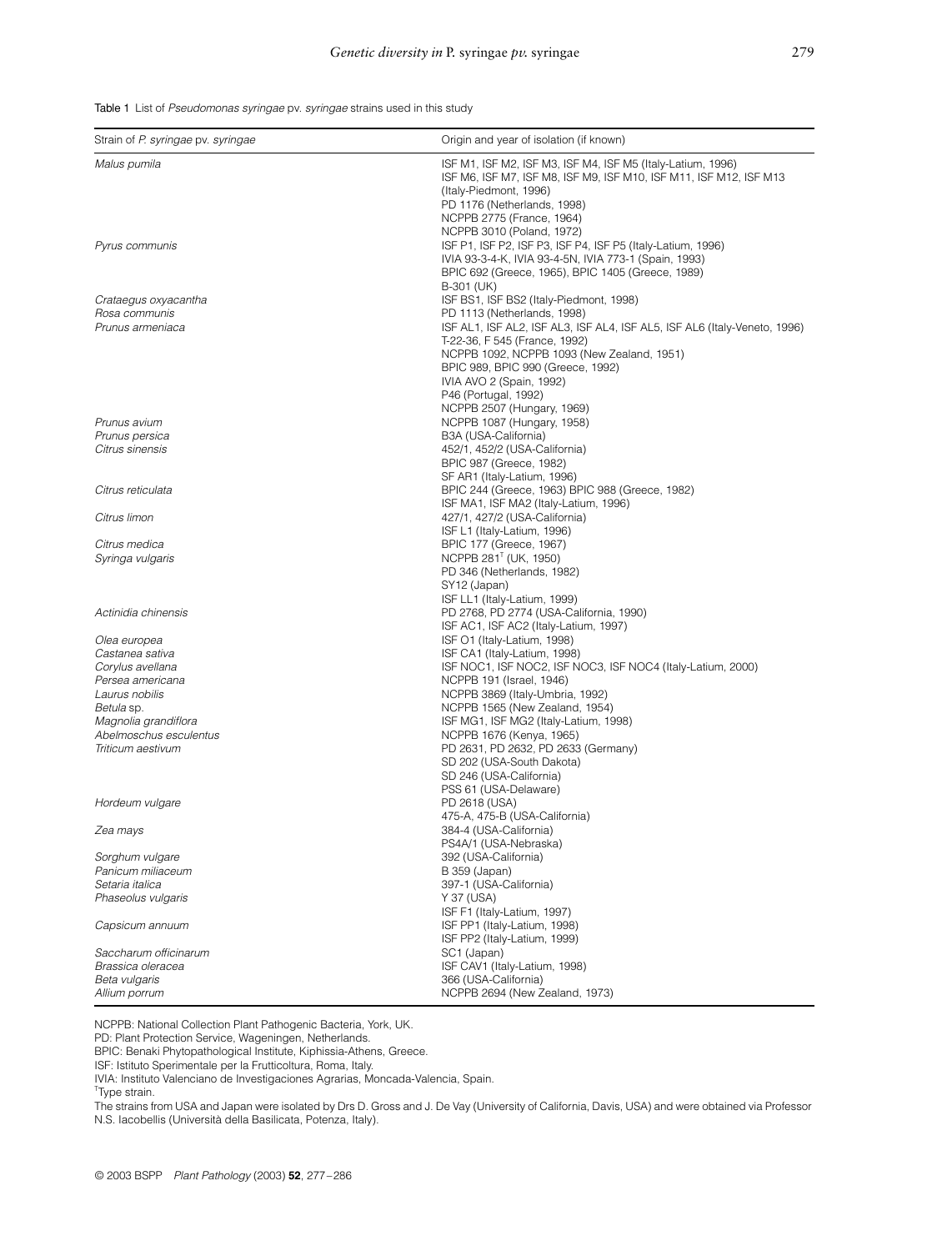1994). For each inoculation, a bacterial suspension of  $1-2 \times 10^7$  cfu mL<sup>-1</sup> was used, obtained from 48-h-old colonies grown on NA. With lilac, peach and pear, the inoculations were carried out at the beginning of spring, in open-air conditions, with air temperature not exceeding 20°C, using pot-cultivated plants, whereas excised bean pods, lemon and zucchini fruits and corn leaves were inoculated at room temperature (20–23°C) and maintained for 48 h after the inoculation in a humid chamber. Inoculations were repeated twice. Lilac (*Syringa vulgaris* cv. Sensation) and pear (*Pyrus communis* cv. Conference) leaves were inoculated by pricking the leaf lamina (in four different places) and the petiole of fully expanded leaves with a sterile needle, and placing  $10 \mu L$  of the suspension on each wound. Ten days after inoculation, pathogenic reactions were recorded as positive if the petiole and leaf darkened and the lamina showed a progressive wilting. For each strain, five leaves and petioles were inoculated. Two-year-old peach (*Prunus persica*) seedlings were inoculated in either the leaves or stems. Leaf laminae were inoculated as previously described for lilac. In addition, the stems were longitudinally wounded (1 cm) using a sterile scalpel, and 0·1 mL of the suspension was placed onto the wound with a micropipette. Pathogenic reactions were recorded 10 days after inoculation. The leaves were scored as positive if wilting was present. Concerning stem inoculation, the presence of a progressive necrotic lesion was observed upwards and downwards from the wound. For each strain, five leaves and five stems were inoculated. Corn (*Zea mays* cv. Santos) seedlings were inoculated in fully expanded leaves as described for lilac. For each strain, five leaves were inoculated. The pathogenic reaction was checked 7 days after inoculation. Bean (*Phaseolus vulgaris* cv. Corallo) pods, lemon (*Citrus lemon*) and zucchini (*Cucurbita pepo* ssp. *pepo* cv. President) fruits were first surface-sterilized with chlorine water, then, after rinsing with sterile distilled water, they were inoculated by puncturing the surface with a sterile needle and placing 10  $\mu$ L of the bacterial suspension onto the wound. Pathogenic reactions were assessed 7 days after inoculation. Ten sites involving two fruits of each host were inoculated with each strain.

# **Results**

#### **Strain isolation and identification**

Forty-three putative *P. syringae* pv. *syringae* isolates were obtained from apple, pear, hawthorn, apricot, orange, lemon, lilac, kiwifruit, olive, chestnut, hazelnut, magnolia, bean, pepper and cauliflower. All isolates were positive for levan production and hypersensitivity response on tobacco leaves, and negative for the presence of oxidase and arginine dihydrolase and for potato rotting (LOPAT group IA). In addition, they hydrolysed aesculin and arbutin, liquefied gelatin, utilized inositol, quinate and sorbitol but not anthranilate, homoserine or L(+)-tartrate, and did not produce tyrosinase. The isolates were identified as putative *P. syringae* pv. *syringae* according to Young (1991), and were further assessed for pathogenicity, virulence, presence of the *syrB* gene and genomic fingerprints.

#### **BOX analysis**

DNA fingerprints of 101 isolates, obtained from international culture collections or recently isolated in Italy from woody and herbaceous species, were determined using rep-PCR with the BOX primer. Reproducible genomic PCR profiles consisted of bands ranging in size from ≈200–1600 bp. For the UPGMA analysis a total of 21 reproducible, clearly resolved bands were scored. A cophenetic value of >0·91 was determined for the similarity matrix, indicating a high goodness-of-fit for the cluster analysis. The analysis revealed that the *P. syringae* pv. *syringae* isolates studied could be differentiated into 17 different patterns. On the basis of similarity level, the patterns could be clustered in turn into three main groups: A–C. Representative BOX patterns are shown in Figs 1 and 2; the pattern composition and grouping of the strains are summarized in Table 2 and Fig. 3.

Group A included patterns 1–8 and a distinct Hazelnut pattern typically shown by the isolates from *Corylus avellana*. The overall similarity level of the group was around 70%. Group B included patterns 9–11 as well as distinguished patterns exhibited by isolates from peach, kiwifruit and bean. The Peach pattern showed 50% similarity with group A, whereas the other patterns showed around 40% similarity. Group C included three deviating isolates classified as *P. syringae* pv. *syringae*, showing approximately 15% similarity with the other two groups.

The majority of the strains  $(52.4\%)$  clustered into patterns 1–4 (Table 2). These patterns were characterized by the presence of four clearly reproducible bands ranging in size between 850 and 1600 bp (Figs 1 and 2), and included isolates from either woody or herbaceous host plants. Most of the isolates studied were from plant species frequently damaged by *P. syringae* pv. *syringae*, such as apple, pear, apricot and *Citrus* spp. Pattern 5 included the *P. syringae* pv. *syringae* type strain NCPPB 281 and two other isolates, PD 346 from *S. vulgaris* and NCPPB 1087 from *Prunus avium*. This pattern mainly differed from patterns 1–4 in the absence of the 1600 bp band. Pattern 6 included five isolates from herbaceous species and the isolate from *Olea europea*. This pattern did not show two of the four typical bands of patterns 1–4 (Fig. 1), whereas patterns 7 and 8 showed only one of these four bands (Fig. 1). Group B included patterns 9– 11, which were quite dissimilar from the first nine and, in addition, a few distinctive patterns shown by the isolates from peach, kiwifruit and bean (Fig. 1). Pattern 11 included isolates from host plants frequently damaged by *P. syringae* pv. *syringae*, such as apple, pear and apricot. Group C included deviating isolates from *Betula* sp., *Hordeum vulgare* and *Allium porrum*.

It is worth noting that variability among isolates from the same plant species did occur. The 16 isolates from apple clustered into four different patterns, as did the 15 isolates from apricot, whereas the 11 isolates from pear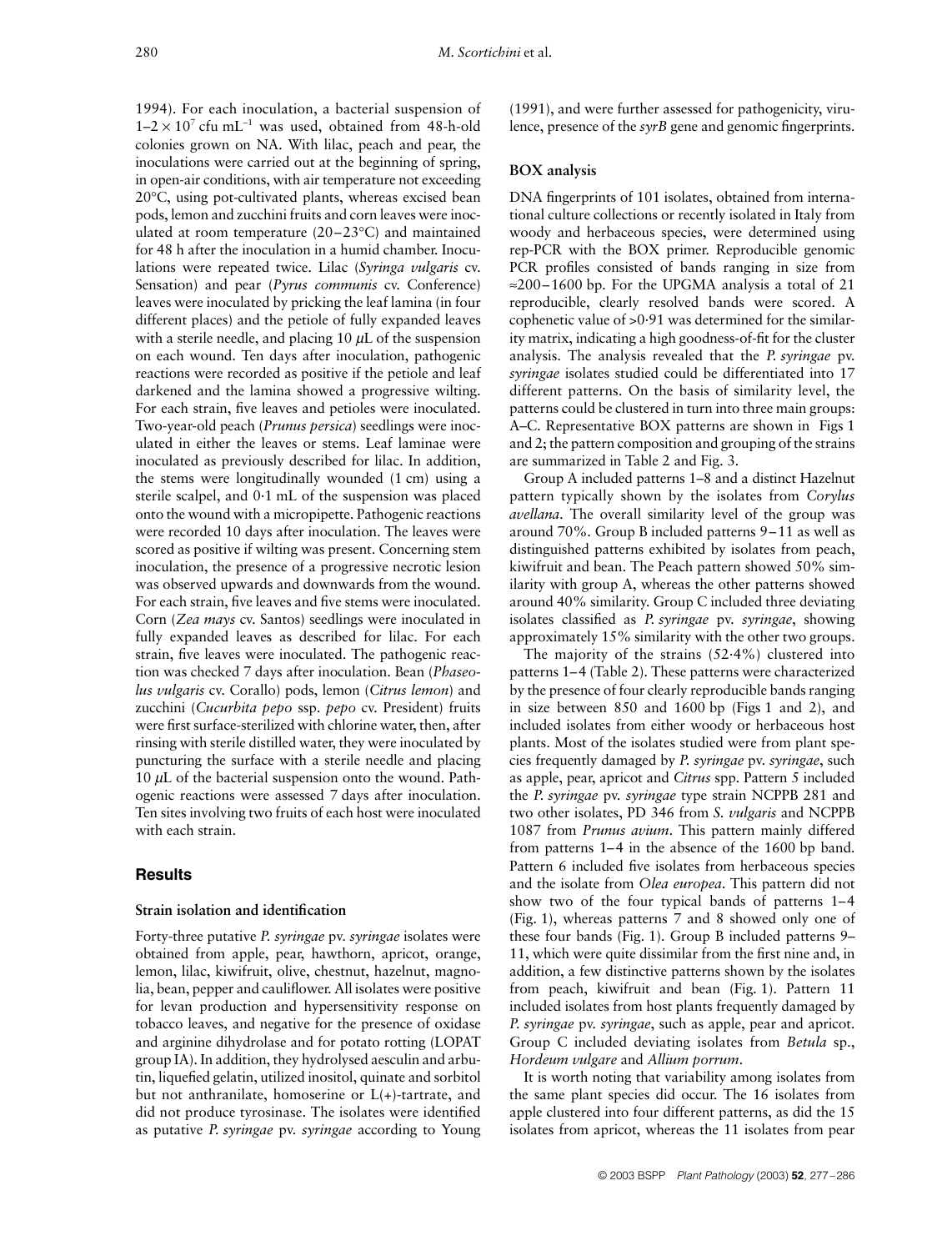

Figure 1 BOX fingerprints of *Pseudomonas syringae* pv*. syringae* strains isolated from herbaceous and woody host plants showing strain variability within the pathovar. Arrows on the left indicate the four fragments common to 53 of the 101 strains tested (patterns 1–4). The patterns are clustered into groups A, B and C (Fig. 3). Lane m, molecular size marker (1 kb ladder, Gibco-BRL); lane 1, BPIC 244 (*Citrus reticulata*, pattern 1); lane 2, 452/ 2 (*Citrus sinensis*, pattern 2); lane 3, BPIC 989 (*Prunus armeniaca*, pattern 3); lane 4, PD 2632 (*Triticum aestivum*, pattern 4); lane 5, NCPPB 281T (*Syringa vulgaris*, pattern 5); lane 6, ISF NOC 1 (*Corylus avellana*, pattern H); lane 7, ISF O1 (*Olea europea*, pattern 6); lane 8, ISF M1 (*Malus pumila*, pattern 7); lane 9, ISF AL 5 (*P. armeniaca*, pattern 8); lane 10, B3A (*P. persica*, pattern P); lane 11, ISF AC1 (*Actinidia chinensis*, pattern KW-It); lane 12, PSS 61 (*T. aestivum*, pattern 9); lane 13, 452/1 (*C. sinensis*, pattern 10); lane 14, ISF P3 (*Pyrus communis*, pattern 11); lane 15, ISF F1 (*Phaseolus*  vulgaris, pattern B); lane 16, PD 2618 (Hordeum vulgare, pattern 12). <sup>T</sup>P. syringae. pv. syringae pathotype strain; H, Hazelnut pattern; P, Peach pattern; KW-It, Kiwifruit-Italy pattern; B, Bean pattern.

Figure 2 BOX fingerprints of *Pseudomonas syringae* pv*. syringae* strains showing variability among the strains obtained from *Citrus* spp., but also similarity among strains isolated from different species. Arrows on the left indicate the four fragments common to 53 of the 101 strains tested (patterns 1–4). Lane m, molecular size marker (1 kb ladder; Gibco-BRL); lane 1, 452/1 (*C. sinensis*-California (USA), pattern 10); lane 2, 452/2 (*C. sinensis*-California (USA), pattern 2); lane 3, ISF AR 1 (*C. sinensis*-Italy, pattern 1); lane 4, BPIC 987 (*C. sinensis*-Greece, pattern 1); lane 5, 427/1 (*C. limon*-California (USA), pattern 2); lane 6, 427/2 (*C. limon*-California (USA), pattern 2); lane 7, PD 2633 (*Triticum aestivum*-Germany, pattern 1); lane 8, ISF BS1 (*Crataegus oxyacantha*-Italy, pattern 1); lane 9, BPIC 990 (*Prunus armeniaca*-Greece, pattern 1); lane 10, ISF AL 6 (*P. armeniaca*-Italy, pattern 3); lane 11, ISF MG 1 (*Magnolia grandiflora*-Italy, pattern 1), lane 12, ISF MG 2 (*M. grandiflora*-Italy, pattern 10); lane 13, BPIC 177 (*C. medica*-Greece, pattern 4); lane 14, ISF MA 1 (*C. reticulata*-Italy, pattern 1); lane 15, ISF MA 2 (*C. reticulata*-Italy, pattern 3); lane 16, BPIC 988 (*C. reticulata*-Greece, pattern 3); lane 17, ISF PP1 (*Capsicum annuum*-Italy, pattern 1).

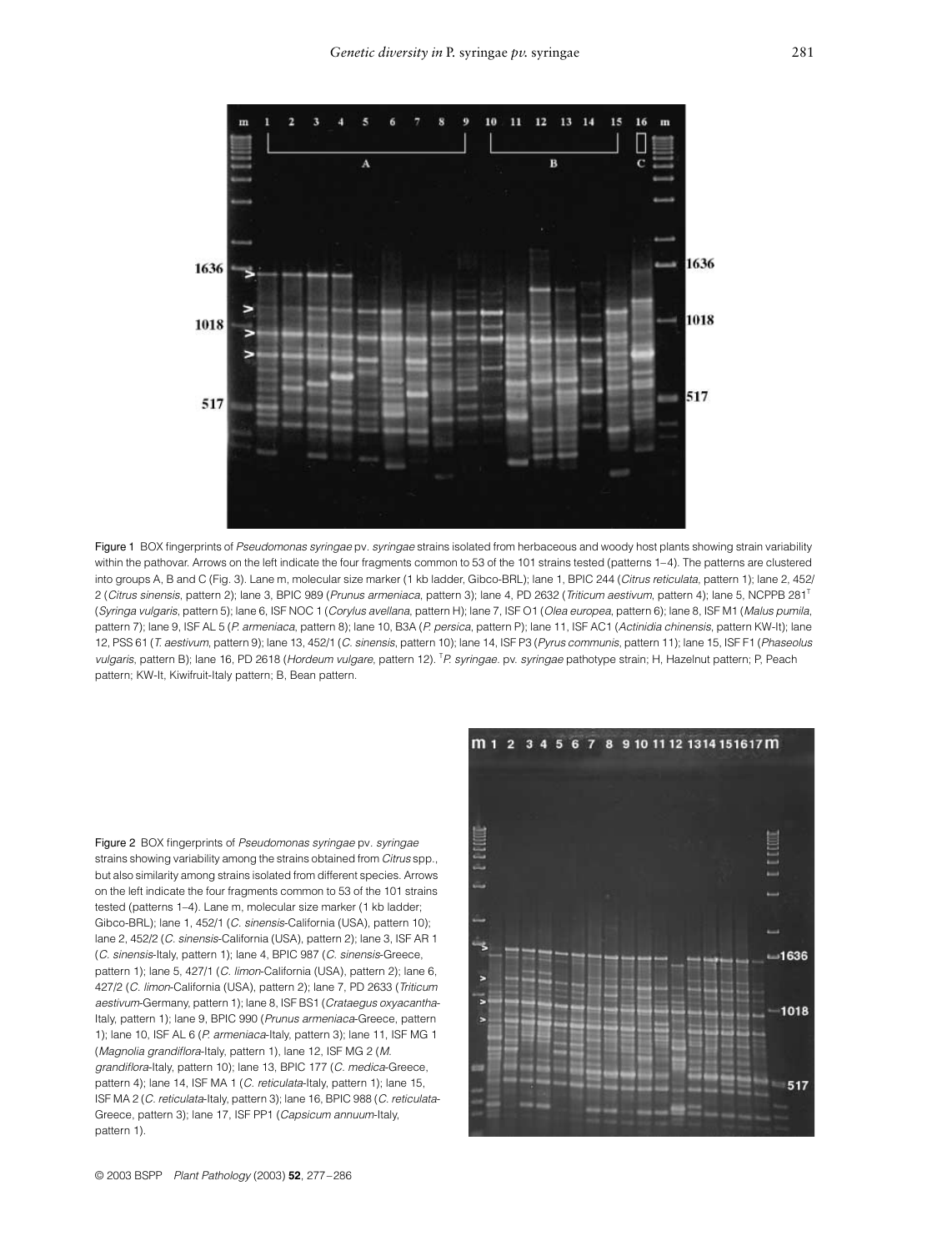| Table 2 Number of strains of Pseudomonas syringae pv. syringae generating 1 of 17 BOX genomic fingerprinting patterns |  |  |
|-----------------------------------------------------------------------------------------------------------------------|--|--|
|-----------------------------------------------------------------------------------------------------------------------|--|--|

| Host                   | Number of strains with BOX pattern |                |                |                |                |   |                |   |         |     |    |                |                |                          |                |                |              |                |
|------------------------|------------------------------------|----------------|----------------|----------------|----------------|---|----------------|---|---------|-----|----|----------------|----------------|--------------------------|----------------|----------------|--------------|----------------|
|                        | $\mathbf{1}$                       | $\overline{c}$ | 3              | $\overline{4}$ | 5              | 6 | $\overline{7}$ | 8 | $Haz^a$ | $9$ | 10 | 11             | P <sup>b</sup> | <b>KwCa</b> <sup>c</sup> | Kwld           | Bean           | 12           | Total          |
| Malus pumila           |                                    | 8              |                | 3              |                |   | 3              |   |         |     |    | $\overline{c}$ |                |                          |                |                |              | 16             |
| Pyrus communis         | 4                                  |                |                |                |                |   | 4              |   |         |     |    | 3              |                |                          |                |                |              | 11             |
| Crataegus oxyacantha   | 2                                  |                |                |                |                |   |                |   |         |     |    |                |                |                          |                |                |              | $\overline{c}$ |
| Rosa communis          |                                    |                |                |                |                |   |                |   |         |     |    | 1              |                |                          |                |                |              | 1              |
| Prunus armeniaca       | 4                                  | 6              | 4              |                |                |   |                | 1 |         |     |    |                |                |                          |                |                |              | 15             |
| Prunus avium           |                                    |                |                |                | 1              |   |                |   |         |     |    |                |                |                          |                |                |              | 1              |
| Prunus persica         |                                    |                |                |                |                |   |                |   |         |     |    |                | 1              |                          |                |                |              |                |
| Citrus sinensis        | 2                                  | 1              |                |                |                |   |                |   |         |     | 1  |                |                |                          |                |                |              |                |
| Citrus reticulata      | $\overline{c}$                     |                | $\overline{c}$ |                |                |   |                |   |         |     |    |                |                |                          |                |                |              |                |
| Citrus limon           | 1                                  | $\overline{c}$ |                |                |                |   |                |   |         |     |    |                |                |                          |                |                |              | 3              |
| Citrus medica          |                                    |                |                | 1              |                |   |                |   |         |     |    |                |                |                          |                |                |              |                |
| Syringa vulgaris       |                                    | $\overline{c}$ |                |                | $\overline{c}$ |   |                |   |         |     |    |                |                |                          |                |                |              |                |
| Actinidia chinensis    |                                    |                |                |                |                |   |                |   |         |     |    |                |                | $\overline{c}$           | $\overline{c}$ |                |              |                |
| Olea europea           |                                    |                |                |                |                | 1 |                |   |         |     |    |                |                |                          |                |                |              |                |
| Castanea sativa        | 1                                  |                |                |                |                |   |                |   |         |     |    |                |                |                          |                |                |              |                |
| Corylus avellana       |                                    |                |                |                |                |   |                |   | 4       |     |    |                |                |                          |                |                |              |                |
| Persea americana       |                                    |                |                |                |                |   |                |   |         | 1   |    |                |                |                          |                |                |              |                |
| Laurus nobilis         | 1                                  |                |                |                |                |   |                |   |         |     |    |                |                |                          |                |                |              |                |
| Betula sp.             |                                    |                |                |                |                |   |                |   |         |     |    |                |                |                          |                |                | $\mathbf{1}$ |                |
| Magnolia grandiflora   | 1                                  |                |                |                |                |   |                |   |         |     | 1  |                |                |                          |                |                |              | $\overline{c}$ |
| Triticum aestivum      | 3                                  |                |                | $\overline{c}$ |                |   |                |   |         | 1   |    |                |                |                          |                |                |              | 6              |
| Hordeum vulgare        | $\overline{c}$                     |                |                |                |                |   |                |   |         |     |    |                |                |                          |                |                | 1            | 3              |
| Zea mays               |                                    | 1              |                |                |                | 1 |                |   |         |     |    |                |                |                          |                |                |              | $\overline{c}$ |
| Sorghum vulgare        |                                    |                |                |                |                |   |                |   |         |     |    |                |                |                          |                |                |              |                |
| Panicum miliaceum      |                                    |                |                |                |                |   |                |   |         |     |    |                |                |                          |                |                |              |                |
| Setaria italica        |                                    |                |                |                |                |   |                |   |         |     |    |                |                |                          |                |                |              |                |
| Phaseolus vulgaris     |                                    |                |                |                |                |   |                |   |         |     |    |                |                |                          |                | $\overline{c}$ |              | 2              |
| Capsicum annuum        | 1                                  |                |                |                |                | 1 |                |   |         |     |    |                |                |                          |                |                |              | $\overline{c}$ |
| Saccharum officinarum  |                                    |                |                |                |                |   |                | 1 |         |     |    |                |                |                          |                |                |              |                |
| Brassica oleracea      |                                    |                |                |                |                | 1 |                |   |         |     |    |                |                |                          |                |                |              |                |
| Beta vulgaris          | 1                                  |                |                |                |                |   |                |   |         |     |    |                |                |                          |                |                |              |                |
| Allium porrum          |                                    |                |                |                |                |   |                |   |         |     |    |                |                |                          |                |                | 1            |                |
| Abelmoschus esculentus |                                    |                |                |                |                |   |                |   |         |     |    |                |                |                          |                |                |              |                |
| <b>Total</b>           | 25                                 | 21             |                |                |                |   |                |   |         |     |    |                |                | $\mathbf 2$              | 2              | $\mathbf 2$    | 3            | 101            |

<sup>a</sup>Hazelnut. <sup>b</sup>Peach. <sup>c</sup>Kiwifruit-California. <sup>d</sup>Kiwifruit-Italy.



Group A

Figure 3 Dendrogram of genetic relatedness of the BOX fingerprint patterns generated by 101 strains of *Pseudomonas syringae* pv. *syringae.* Cluster analysis was performed using Dice's coefficients. The scale at the top indicates the degree of genetic relatedness between strains.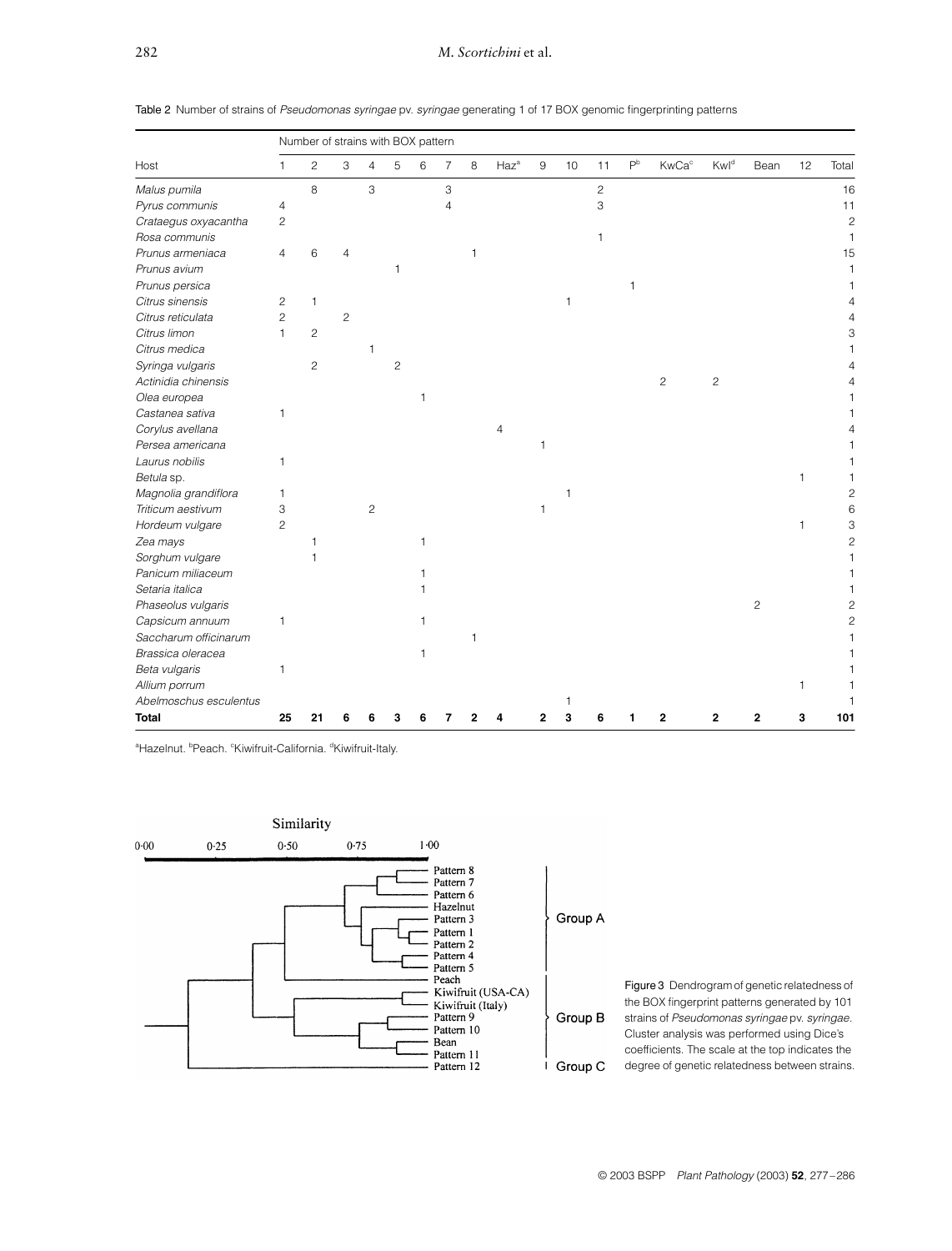were grouped into three different patterns. In these cases, strains belonging to either group A or B were found. Variability was also detected in isolates obtained from *Citrus*spp. and cereals, although the similarity between the patterns was high, as in the case of the isolates belonging to patterns 1 and 2 from orange and lemon (Fig. 2). By contrast, isolates obtained from different plant species, locations and years sometimes showed identical genomic fingerprinting, such as ISF CA1 and ISF PP2, from *Castanea sativa* and *Capsicum annuum* in 1998 and 1999, respectively. However, no relationship between strains and geographical area could be ascertained, except for the four isolates obtained from kiwifruit which exhibited two similar but distinct patterns according to the area of isolation, California (USA) or central Italy.

# **Host preference, virulence and detection of the** *syrB* **gene**

Forty-five strains representative of the 17 BOX-PCR fingerprint patterns were assayed in pathogenicity and virulence tests. The results are summarized in Table 3. Within group A, the strains belonging to the first four patterns, with the exception of the strains isolated from cereals, did not show host preference. All strains caused progressive lesions on lilac, pear, corn and peach, although to different extents, with the exception of the strains from cereals, which were unable to infect pear leaves. Strains with patterns 1–4 were also the most virulent towards lemon and zucchini fruits. In particular, isolates ISF P2 from pear and NCPPB 3869 from laurel induced severe symptoms on all the host plants tested. All strains with such patterns tested positive for the detection of the *syrB* gene and, with the exception of four isolates (BPIC 989, 382-4, 392 and PS4A) which did not cause apparent symptoms, all strains induced reddish or greyish necrotic lesions on bean pods. Strains with patterns 5 and 6 were unable to incite symptoms on pear, and were weakly virulent on lemon and zucchini. The type strain, NCPPB 281, did not infect pear or corn. These strains had the *syrB* gene and induced a necrotic lesion on bean pods. Strains with pattern 7 were able to cause symptoms on all plant tests and were highly virulent on lemon fruits, whereas no lesions were caused on zucchini fruits. Interestingly, ISF M1, obtained from apple, was the sole strain of group A capable of inducing a water-soaked lesion on bean pods. Strains with pattern 8 had the *syrB* gene but did not infect any of the plants tested, with the exception of corn, but in contrast were virulent on lemon fruits. The isolate with the Hazelnut pattern infected all test plants except pear and appeared highly virulent on both lemon and zucchini fruits.

The strains belonging to group B exhibited more restricted pathogenicity and were less virulent than the strains of group A (Table 3). In particular, isolates from Peach and Kiwifruit patterns and those with pattern 9 did not infect pear and were weakly virulent. The isolates from bean incited a water-soaked lesion on bean pods. Two strains, NCPPB 191 from avocado (pattern 9) and ISF M62 from magnolia (pattern 10), did not have the *syrB* gene, and NCPPB 191 did not cause infection on any of the plants tested.

All the strains belonging to group C (pattern 12) did not have the *syrB* gene and did not cause significant symptoms on the tested plants, although they were virulent on zucchini fruits. All the other strains listed in Table 1 that were not utilized for pathogenicity and virulence tests (Table 3) tested positive for the presence of the *syrB* gene.

# **Discussion**

This study showed a genetic diversity among *P. syringae* pv. *syringae* isolates obtained from different woody and herbaceous host plants. Diversity was also observed among isolates from the same host plant as well as among isolates from the same site, at the same time and from the same host. Repetitive PCR performed with the BOX primer enabled differentiation of 17 patterns that clustered into three groups, A, B and C, on UPGMA. Patterns 1–4 included the majority (52·4%) of the isolates studied and comprised strains obtained from 18 of the 33 plant species. Similarly to Little *et al*. (1998), who used ERIC primer sets, the present study found that the most represented patterns shared four PCR products of similar mobility. By contrast, with the exception of a few distinguished patterns, which could be associated with the host plant of origin, no clear-cut relationship was found between host plant and bacterial genomic fingerprint. The associations found here were based on few isolates, and a larger number will be necessary to confirm these possible relationships. The strains from hazelnut, isolated from 1 year-old seedlings in a nursery, appeared genetically different from the *P. syringae* pv. *syringae* strains obtained from adult trees in orchards (Scortichini *et al*., 2002). Isolates from apple, pear, apricot, *Citrus* spp. and wheat (hosts from which *P. syringae* pv. *syringae* is frequently isolated worldwide) exhibited three or four different patterns that, in some cases (such as apple, pear, orange and wheat) clustered into two different groups. By contrast, two strains from different years and locations and from different host plants (chestnut and pepper) showed an identical genomic fingerprint.

The *P. syringae* pv. *syringae* pathotype strain, NCPPB 281, clustered in pattern 5 which comprised only three isolates and lacked one of the four bands common to the first four patterns. The diversity of the type strain has already been pointed out in other studies. In a comparison of 111 *P. syringae* pv. *syringae* strains based on numerical analysis of phenotypic features, Roos & Hattingh (1987) found that the type strain deviated from the most representative groups of strains, which were mainly obtained from deciduous fruit trees grown in South Africa. Subsequently, Gardan *et al*. (1991), in a similar study with other strains, pointed out that the type strain was distantly related to phenon 14, which included 93 out of 108 strains. Similarly, Young (1991) found the type strain aberrant for seven out of 30 biochemical tests performed. This study confirmed that the genomic fingerprint of this strain is different from the majority of the strains studied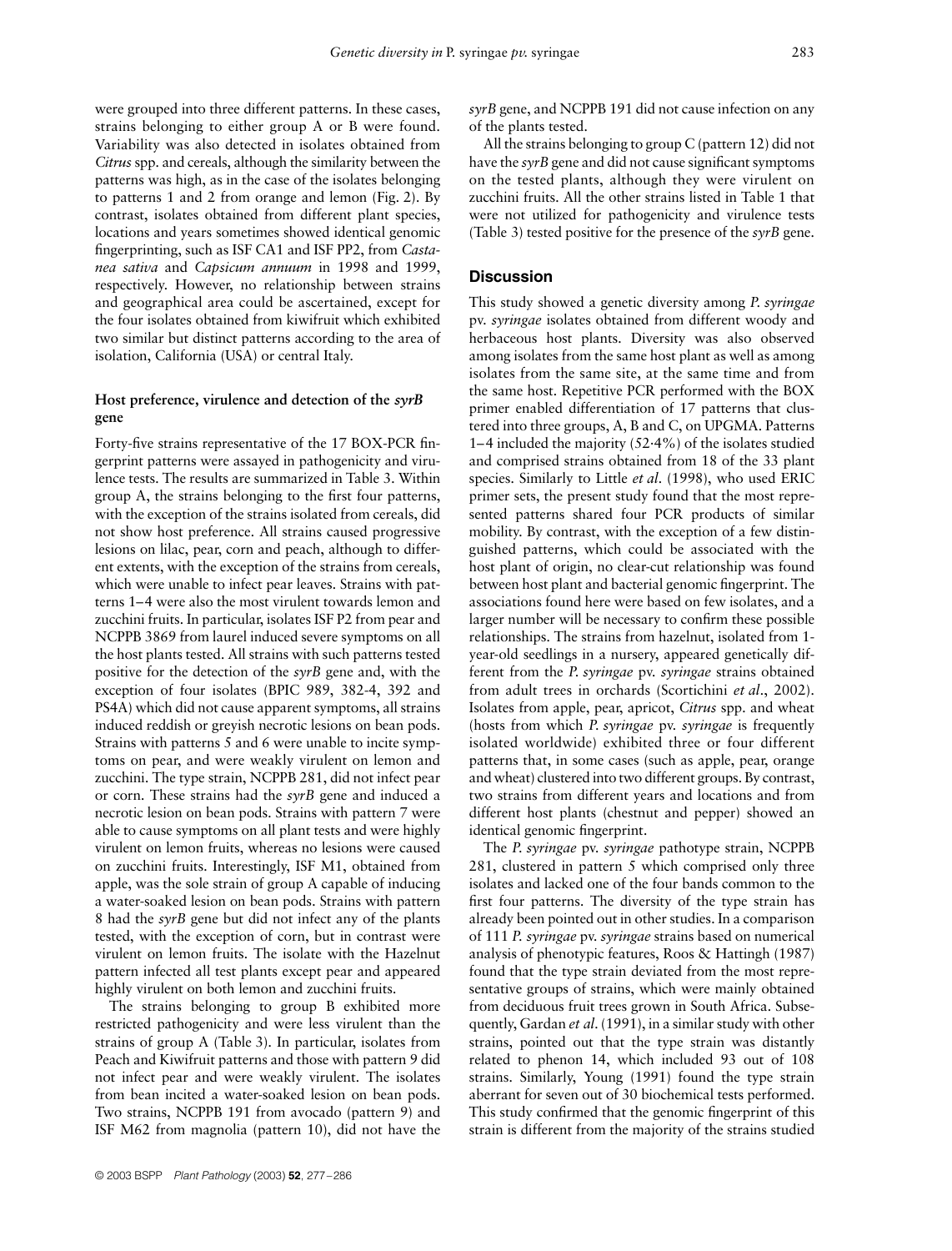| Pattern                       | Lilac                    | Pear                     | Corn                     | Peach                            | Lemon                    | Zucchini                 | Bean                     | syrB      |
|-------------------------------|--------------------------|--------------------------|--------------------------|----------------------------------|--------------------------|--------------------------|--------------------------|-----------|
| Pattern 1                     |                          |                          |                          |                                  |                          |                          |                          |           |
| P. communis ISF P2            | $+++$                    | $++++$                   | $++++$                   | $^{+}$                           | $++++$                   | $^{+}$                   | NL                       | $^{+}$    |
| C. oxyacantha ISF BS1         | $^{+}$                   | $++++$                   | $^{+}$                   | $++++$                           | $++++$                   | $^{+}$                   | <b>NL</b>                | $\ddot{}$ |
| P. armeniaca BPIC989          | $^{+}$                   | $^{+}$                   | $\ddot{}$                | $+$                              | $++++$                   | $+$                      | $\overline{\phantom{0}}$ | $\ddot{}$ |
| C. sinensis ISF AR 2          | $^{+}$                   | $^{+}$                   | $++++$                   | $\begin{array}{c} + \end{array}$ |                          | $\overline{a}$           | NL                       | $^{+}$    |
|                               |                          |                          |                          |                                  | $^{+++}$                 | $\overline{a}$           | NL                       |           |
| C. reticulata BPIC 988        | $++++$                   | $^{+}$                   | $++++$                   | $+$                              | $++++$                   |                          |                          | $\ddot{}$ |
| L. nobilis NCPPB 3869         | $++++$                   | $++++$                   | $++++$                   | $+++$                            | $++++$                   | $+$                      | NL                       | $\ddot{}$ |
| M. grandiflora ISFMG1         | $^{+}$                   | $^{+}$                   | $++++$                   | $\! + \!\!\!\!$                  | $++++$                   | $^{+}$                   | NL                       | $\ddot{}$ |
| T. aestivum PD 2633           | $^{+}$                   | $\overline{a}$           | $\ddot{}$                | $^{+}$                           | $^{+}$                   | $\overline{\phantom{0}}$ | NL.                      | $\ddot{}$ |
| H. vulgare 475-A<br>Pattern 2 | $^{+}$                   | $\overline{\phantom{0}}$ | $++++$                   | $\overline{a}$                   | $^{+}$                   |                          | NL                       | $\ddot{}$ |
| M. pumila ISF M9              | $^{+}$                   | $^{+}$                   | $++++$                   | $^{+}$                           | $++++$                   | $++++$                   | NL                       | $\ddot{}$ |
| P. armeniaca BPIC 990         | $^{+}$                   | $^{+}$                   | $^{+}$                   | $+$                              | $^{+++}$                 | $^{+}$                   | NL                       | $\ddot{}$ |
| C. sinensis BPIC 987          | $+++$                    | $^{+}$                   | $++++$                   | $^{+}$                           | $^{+++}$                 | $\overline{\phantom{0}}$ | ΝL                       | $\ddot{}$ |
| C. limon 427/1                | $^{+}$                   | $^{+}$                   | $++++$                   | $^{+}$                           | $++++$                   | $^{+}$                   | NL                       | $^{+}$    |
| S. vulgaris ISF LL1           | $+++$                    | $+$                      |                          | $+++$                            | $+$                      | $++++$                   | NL                       | $\ddot{}$ |
| Z. mays 382-4                 | $^{+}$                   | $\overline{a}$           | $++++$                   | $^{+}$                           | $^{+++}$                 | $\overline{\phantom{a}}$ | $\overline{\phantom{0}}$ | $+$       |
| S. vulgare 392                | $\overline{\phantom{0}}$ |                          | $^{+}$                   | $^{+}$                           | $^{+}$                   |                          | $\overline{\phantom{0}}$ | $\ddot{}$ |
| Pattern 3                     |                          |                          |                          |                                  |                          |                          |                          |           |
| P. armeniaca F 545            | $^{+}$                   | $^{+}$                   | $\ddot{}$                | $^{+}$                           | $^{+++}$                 | $^{+}$                   | NL                       | $+$       |
| C. reticulata ISF MA1         | $++++$                   | $^{+}$                   | $++++$                   | $^{+}$                           | $++++$                   | $^{+}$                   | NL                       | $^{+}$    |
| Pattern 4                     |                          |                          |                          |                                  |                          |                          |                          |           |
| M. pumila ISF M5              | $^{+}$                   | $^{+}$                   | $^{+}$                   | $^{+}$                           | $+++$                    | $^{+}$                   | NL                       | $^{+}$    |
| C. medica BPIC 177            | $^{+}$                   | $^{+}$                   | $++++$                   | $^{+}$                           | $++++$                   | $\overline{a}$           | NL                       | $^{+}$    |
| T. aestivum PD 2631           | $^{+}$                   | $\overline{\phantom{0}}$ | $^{+}$                   | $+$                              | $^{+}$                   |                          | NL                       | $^{+}$    |
| Pattern 5                     |                          |                          |                          |                                  |                          |                          |                          |           |
| P. avium NCPPB 1087           | $^{+}$                   |                          | $^{+}$                   |                                  | $\! + \!\!\!\!$          | $^{+}$                   | NL                       | $+$       |
| S. vulgaris NCPPB 281         | $+$                      |                          | $^{+}$                   | $+$                              | $+$                      | $+$                      | NL                       | $+$       |
| Pattern 6                     |                          |                          |                          |                                  |                          |                          |                          |           |
|                               |                          |                          |                          |                                  |                          |                          | <b>NL</b>                |           |
| O. europea ISF O1             | $^{+}$                   |                          | $\ddot{}$                | $^{+}$                           | $^{+}$                   |                          |                          | $\ddot{}$ |
| Z. mays PS4A/1                | $\ddot{}$                | $\overline{\phantom{0}}$ | $\ddot{}$                | $\overline{\phantom{0}}$         | $\overline{\phantom{0}}$ | $\overline{\phantom{0}}$ | $\overline{\phantom{0}}$ | $\ddot{}$ |
| C. annuum ISF PP1             | $^{+}$                   | $\overline{\phantom{0}}$ | $^{+}$                   | $\overline{\phantom{a}}$         | $\overline{\phantom{0}}$ | $\overline{\phantom{a}}$ | NL                       | $^{+}$    |
| B. oleracea ISF CAV1          | $^{+}$                   |                          | $^{+}$                   |                                  |                          |                          | NL                       | $^{+}$    |
| Pattern 7                     |                          |                          |                          |                                  |                          |                          |                          |           |
| M. pumila ISF M1              | $+$                      | $+$                      | $+++$                    | $^{+}$                           | $^{+}$                   |                          | WS                       | $^{+}$    |
| P. communis IVIA773-I         | $++++$                   | $++++$                   | $++++$                   | $+$                              | $^{+}$                   | $\overline{\phantom{0}}$ | NL                       | $^{+}$    |
| Pattern 8                     |                          |                          |                          |                                  |                          |                          |                          |           |
| P. armeniaca ISF AL5          |                          | $\overline{\phantom{0}}$ |                          |                                  | $^{+}$                   | $\overline{\phantom{a}}$ | NL                       | $^{+}$    |
| S. officinarum SC1            |                          |                          |                          |                                  | $^{+}$                   |                          | NL                       | $\ddot{}$ |
| Hazelnut                      |                          |                          |                          |                                  |                          |                          |                          |           |
| C. avellana ISF NOC1          | $^{+}$                   |                          | $^{+}$                   | $^{+}$                           | $^{+++}$                 | $^{+++}$                 | <b>NL</b>                | $+$       |
| Pattern 9                     |                          |                          |                          |                                  |                          |                          |                          |           |
| P. americana NCPPB191         | $\overline{a}$           | $\overline{\phantom{0}}$ | $\overline{\phantom{0}}$ | $\overline{a}$                   | $^{+}$                   |                          | $\overline{a}$           |           |
| T. aestivum PSS 61            | $^{+}$                   | $\overline{a}$           | $^{+}$                   | $\overline{a}$                   | $^{+}$                   | $\overline{\phantom{0}}$ | NL                       | $^{+}$    |
| Pattern 10                    |                          |                          |                          |                                  |                          |                          |                          |           |
| C. sinensis 452/1             | $^{+}$                   | $^{+}$                   |                          | $^{+}$                           | $^{+++}$                 |                          | NL                       | $+$       |
|                               | $\overline{\phantom{0}}$ |                          |                          |                                  |                          |                          | NL                       |           |
| M. grandiflora ISFMG2         |                          |                          | $^{+}$                   |                                  | $^{+}$                   |                          |                          |           |
| Pattern 11                    |                          |                          |                          |                                  |                          |                          |                          |           |
| M. pumila PD 1176             | $^{+}$                   | $^{+}$                   | $++++$                   |                                  | $^{+++}$                 | $^{+}$                   | NL                       | $+$       |
| P. communis ISF P3            | $^{+}$                   | $++++$                   | $++++$                   | $+$                              | $++++$                   | $+$                      | NL                       | $+$       |
| Peach                         |                          |                          |                          |                                  |                          |                          |                          |           |
| P. persica B3A                | $^{+}$                   |                          |                          | $^{+++}$                         | $\hbox{ }$               | $\ddot{}$                | ΝL                       | $^{+}$    |
| Kiwifruit (CA)                |                          |                          |                          |                                  |                          |                          |                          |           |
| A. chinensis PD2768           |                          |                          | $^{+}$                   | $+$                              | $^{+}$                   |                          |                          | $^{+}$    |
| Kiwifruit (I)                 |                          |                          |                          |                                  |                          |                          |                          |           |
| A. chinensis ISF AC1          | $^{+}$                   |                          |                          |                                  | $^{+}$                   |                          | ΝL                       | $+$       |
| Bean                          |                          |                          |                          |                                  |                          |                          |                          |           |
| P. vulgaris ISF F1            | $^{+}$                   |                          | $^{+++}$                 | $++++$                           | $++++$                   | $++++$                   | WS                       | $+$       |
| Pattern 12                    |                          |                          |                          |                                  |                          |                          |                          |           |
| Betula sp. NCPPB1565          |                          |                          |                          |                                  |                          | $^{+}$                   | ΝL                       |           |
| H. vulgare PD 2618            |                          |                          | $^{+}$                   |                                  |                          | $^{+}$                   | NL                       |           |
| A. porrum NCPPB2694           |                          |                          |                          |                                  |                          | $^{+}$                   | ΝL                       |           |
|                               |                          |                          |                          |                                  |                          |                          |                          |           |

Table 3 Pathogenicity, virulence tests and presence of the *syrB* gene of *Pseudomonas syringae* pv. *syringae* strains

+, Progressive lesions on more than 80% of inoculated sites on leaves and on more than 50% of inoculated sites in fruits.

+++, Progressive lesions on more than 80% of inoculated sites on leaves and leaf wilting of more than 50% of inoculated leaves of lilac, pear and corn, or presence of progressive necrotic lesion around the wound on peach stem, within 7 days after inoculation. Progressive necrotic lesions on more than 80% of inoculated sites on fruits.

–, No sign of progressive lesions on more than 80% of inoculated sites on leaves and bean pods. NL, development of necrotic lesions.

WS, development of water-soaked tissue around site of inoculation.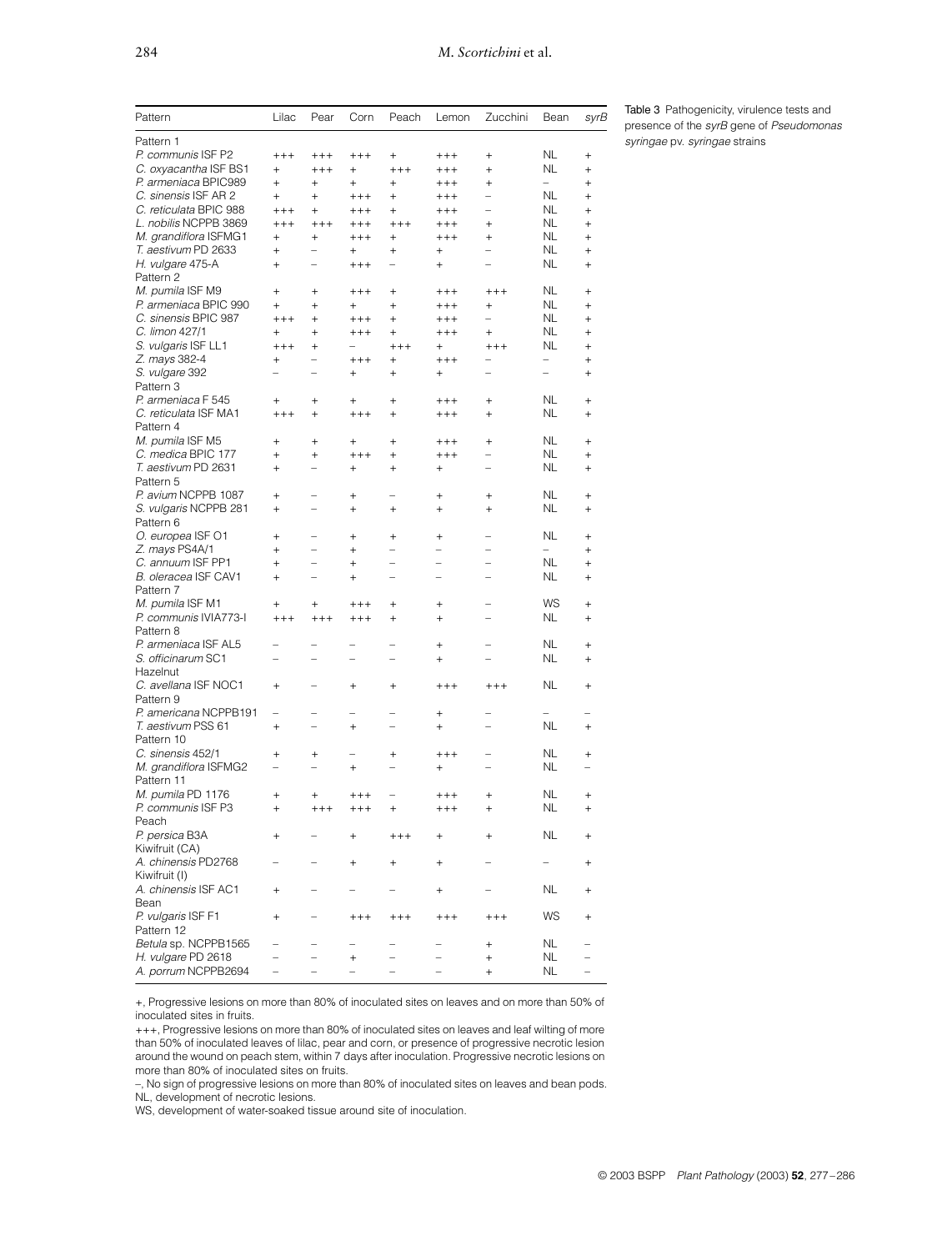here, although NCPPB 281 cannot be considered as unrepresentative of the pathovar. As lilac is a minor cultivated plant species, the strains obtained from this ornamental and used in comparative studies are few, and usually not sufficiently representative of the range of variability. However, these phenomena deserve further investigation. On the other hand, the strains of group C showed genomic fingerprints deviating from the other two groups, and their current identification as *P. syringae* pv. *syringae* seems questionable.

Pathogenicity tests on lilac, pear, corn and peach indicated that the strains with patterns 1–4 and 7 were capable of infecting and causing extensive lesions on most of the host plants tested. The inoculation of lilac leaves and petioles was recommended to identify putative *P. syringae* pv. *syringae* isolates (Young, 1991), as with environmental conditions suitable for disease expression, only *P. syringae* pv. *syringae* isolates are capable of inducing infection. That particular study, however, was performed with only 12 strains, including five isolates from lilac. When more isolates were assessed, Yessad-Carreau *et al*. (1994) found that 29 out of 81 isolates, including two from lilac, failed to cause infection. The present study found that lilac leaves were infected by most of the isolates tested, although some did not incite any symptoms. Lilac leaf and petiole inoculation appears to be an important, but not decisive, pathogenicity test to confirm *P. syringae* pv. *syringae* identification. On pear, only a few isolates were capable of inciting progressive lesions on more than 80% of inoculated sites on leaves and leaf wilting of more than 50% of the inoculated leaves. Apart from the isolates from pear, one from hawthorn and another from laurel were very aggressive. The inoculation of different pear organs can lead to a variable evaluation of the pathogenicity of *P. syringae* pv. *syringae* isolates. Pear fruitlets and vegetative shoots support growth and pathogenic activity of *P. syringae* pv. *syringae* isolates from several host plants (Panagopoulos, 1967; Roos & Hattingh, 1987; Burkowicz & Rudolph, 1994), whereas leaves are more discriminating of isolates mainly obtained from pear (Yessad-Carreau *et al*., 1994) as well as highly aggressive isolates from other hosts (present study). It is interesting to note that all the isolates from cereals were unable to cause any sign of infection on pear leaves. The inoculation of corn and peach led to similar results, and indicated again that isolates clustering in patterns 1–4 were the most pathogenic. Such plant tests appear to be insufficiently discriminatory for assessing the possible host specificity of putative *P. syringae* pv. *syringae* isolates.

Virulence assessment used lemon and zucchini fruits. Lemon fruits appeared quite suitable for testing virulence, as isolates with all BOX fingerprint patterns (with the exception of the Bean pattern) incited the typical black necrotic lesion. The lemon test also enabled differentiation of the deviating strains of group C which did not induce any symptoms. The same strains, in contrast, caused lesions on zucchini fruits. In a study carried out with 319 *P. syringae* pv. *syringae* strains from pear, Panagopoulos (1967) found that lemon fruit inoculation

revealed the virulence of all the strains except three. The present study confirms this finding, and such a test seems to be fundamental to assessing the virulence of putative *P. syringae* pv*. syringae* strains. On bean pods, only isolates from *P. vulgaris* and one from apple induced a watersoaked lesion, whereas all other strains tested caused dry, reddish or greyish, necrotic lesions. These results confirm the observations of Yessad-Carreau *et al*. (1994).

The *syrB* gene was detected in most of the isolates tested. However, two isolates from group B, NCPPB 191 from avocado and ISF MG 2 from magnolia, as well as those from group C, did not have the *syrB* gene. Syringomycin is one of the major virulence factors of *P. syringae* pv. *syringae* (Mo & Gross, 1991). However, it has been shown that not all strains produce such compounds (Gross & De Vay, 1977; Zeller *et al*., 1997).

Finally, this study confirms what was said by Bradbury (1986) about the so-called pathovar *syringae*, which appears 'as a complicated mosaic of slightly different taxa from a large number of different host plants'. It could be added that *P. syringae* pv. *syringae*, as the numerous populations forming this pathovar are still called, represents a good example of genetic and pathogenic variability. In such a case, the term 'pathovar' as originally proposed and explained does not seem the most appropriate. Further assessments aiming to elucidate the genetic variability of such a complex and to circumscribe the possible host specificity of certain strains would be particularly useful to clarify the relationships among the populations. These studies could contribute to cluster groups of strains within *P. syringae* pv. *syringae*, as was done recently for the other pathovars of *P. syringae* and for the related pseudomonads (Gardan *et al*., 1999).

#### **Acknowledgements**

The authors wish to thank the following colleagues for supplying *P. syringae* pv. *syringae* strains: N.S. Iacobellis, Università degli Studi, Potenza, Italy; J.D. Janse, Plant Protection Service, Wageningen, Netherlands; M.M. Lopez, Instituto Valenciano de Investigaciones Agrarias, Moncada-Valencia, Spain; J.M.S. Martins, Estação Agronómica Nacional, Oeiras, Portugal; and D.E. Stead, Central Science Laboratory, York, UK.

#### **References**

- Bradbury JF, 1986. *Guide to Plant Pathogenic Bacteria.* Kew, UK: International Mycological Institute.
- Burkowicz A, Rudolph K, 1994. Evaluation of pathogenicity and of cultural and biochemical tests for identification of *Pseudomonas syringae* pathovars *syringae*, *morsprunorum*  and *persicae* from fruit trees. *Journal of Phytopathology* **141**, 59–76.
- Cheng GY, Legard DE, Hunter JE, Burr TJ, 1989. Modified bean pod assay to detect strains of *Pseudomonas syringae* pv. *syringae* that cause bacterial brown spot of snap beans. *Plant Disease* **73**, 419–23.
- Dice LR, 1945. Measurement of the amount of ecological association between species. *Ecology* **26**, 297–302.